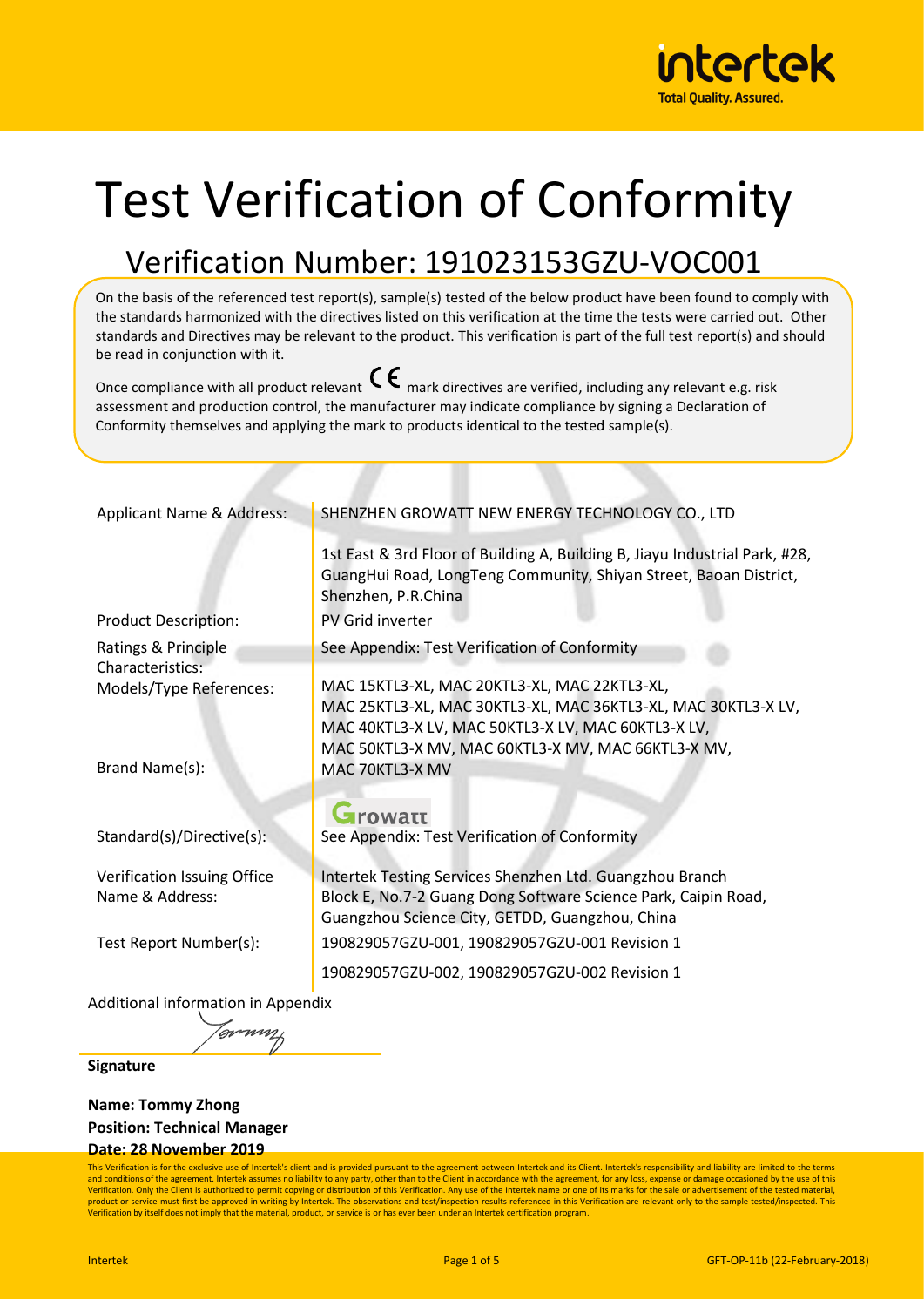

**This is an Appendix to Test Verification of Conformity Number: 191023153GZU-VOC001.**

#### Ratings & Principle Characteristics:

| Model                               | MAC 50KTL3-<br>X MV                                | <b>MAC</b><br>60KTL3-X<br>MV | <b>MAC 66KTL3-</b><br>X MV | <b>MAC</b><br>70KTL3-<br>X MV |
|-------------------------------------|----------------------------------------------------|------------------------------|----------------------------|-------------------------------|
| Max.PV voltage                      | 1100Vdc                                            |                              |                            |                               |
| PV voltage range                    | 200V - 1000Vdc                                     |                              |                            |                               |
| Max.input<br>current                | 52A/39A<br>52A*3<br>/39A                           |                              |                            |                               |
| PV Isc                              |                                                    | 55A*3                        |                            |                               |
| Nominal output<br>voltage           |                                                    | 3W/PE, 277/480Vac            |                            |                               |
| Nominal output<br>Frequency         |                                                    | 50/60Hz                      |                            |                               |
| Max.output<br>current               | 66.9A                                              | 80.2A                        | 88.2A                      | 93.6A                         |
| Max.output<br>power                 | 50.0KW                                             | 60.0KW                       | 66.0KW                     | 70.0KW                        |
| Max.apparent<br>power               | 55.5KVA                                            | 66.6KVA                      | 73.3KVA                    | 77.7KVA                       |
| Power factor<br>range               | $0.8$ Leading $-0.8$ lagging                       |                              |                            |                               |
| Safety level                        |                                                    | Class I                      |                            |                               |
| Ingress<br>Protection               | <b>IP 65</b><br>$-25^{\circ}$ C - +60 $^{\circ}$ C |                              |                            |                               |
| Operation<br>Ambient<br>Temperature |                                                    |                              |                            |                               |
| Software version                    | <b>TK1.0</b>                                       |                              |                            |                               |
|                                     |                                                    |                              |                            |                               |

This Verification is for the exclusive use of Intertek's client and is provided pursuant to the agreement between Intertek and its Client. Intertek's responsibility and liability are limited to the terms<br>and conditions of product or service must first be approved in writing by Intertek. The observations and test/inspection results referenced in this Verification are relevant only to the sample tested/inspected. This<br>Verification by itself d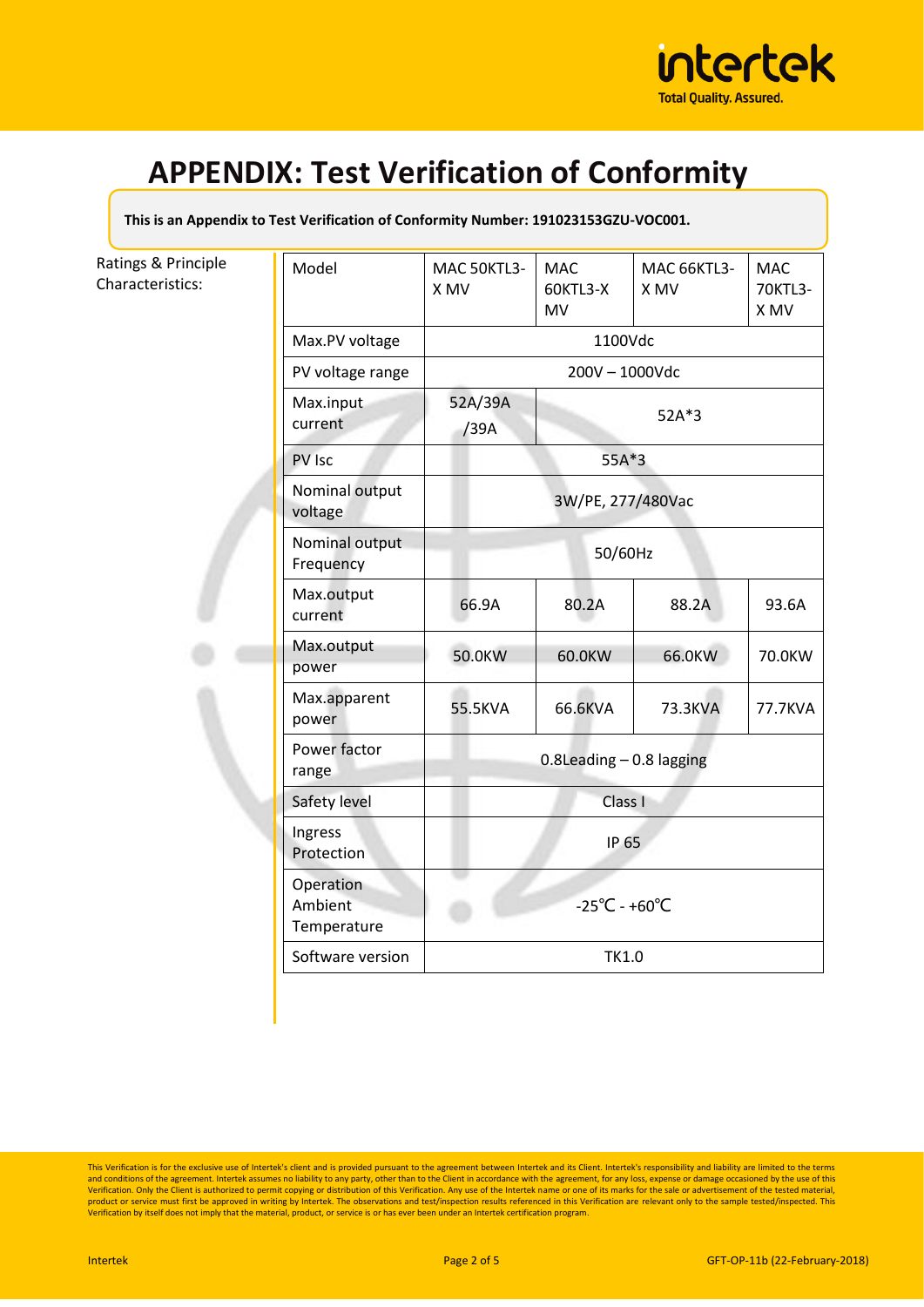

**This is an Appendix to Test Verification of Conformity Number: 191023153GZU-VOC001**

#### Ratings & Principle Characteristics:

|                             | Model                               | <b>MAC</b><br>30KTL3-XLV                | <b>MAC</b><br>40KTL3-X<br>LV | MAC 50KTL3-<br>X LV | <b>MAC</b><br>60KTL3-<br>X LV |
|-----------------------------|-------------------------------------|-----------------------------------------|------------------------------|---------------------|-------------------------------|
|                             | Max.PV voltage                      | 1100Vdc                                 |                              |                     |                               |
|                             | PV voltage range                    | 200V - 1000Vdc                          |                              |                     |                               |
|                             | Max.input current                   | 39A*2<br>/26A                           | 39A*3                        | 52/39/39A           | 52A*3                         |
|                             | PV Isc                              | $45A*3$                                 |                              | 55A*3               |                               |
|                             | Nominal output<br>voltage           | 3W/N/PE, 230/400Vac                     |                              |                     |                               |
|                             | Nominal output<br>Frequency         | 50/60Hz                                 |                              |                     |                               |
|                             | Max.output<br>current               | 48.3A                                   | 64.4A                        | 80.5A               | 96.6A                         |
|                             | Max.output<br>power                 | 30.0KW                                  | 40.0KW                       | 50.0KW              | 60.0KW                        |
|                             | Max.apparent<br>power               | 33.3KVA                                 | 44.4KVA                      | 55.5KVA             | 66.6KVA                       |
|                             | Power factor<br>range               | $0.8$ Leading $-0.8$ lagging<br>Class I |                              |                     |                               |
|                             | Safety level                        |                                         |                              |                     |                               |
| Ingress Protection<br>IP 65 |                                     |                                         |                              |                     |                               |
|                             | Operation<br>Ambient<br>Temperature | $-25^{\circ}$ C - +60 $^{\circ}$ C      |                              |                     |                               |
|                             | Software version                    |                                         | <b>TK1.0</b>                 |                     |                               |

This Verification is for the exclusive use of Intertek's client and is provided pursuant to the agreement between Intertek and its Client. Intertek's responsibility and liability are limited to the terms<br>and conditions of product or service must first be approved in writing by Intertek. The observations and test/inspection results referenced in this Verification are relevant only to the sample tested/inspected. This<br>Verification by itself d

: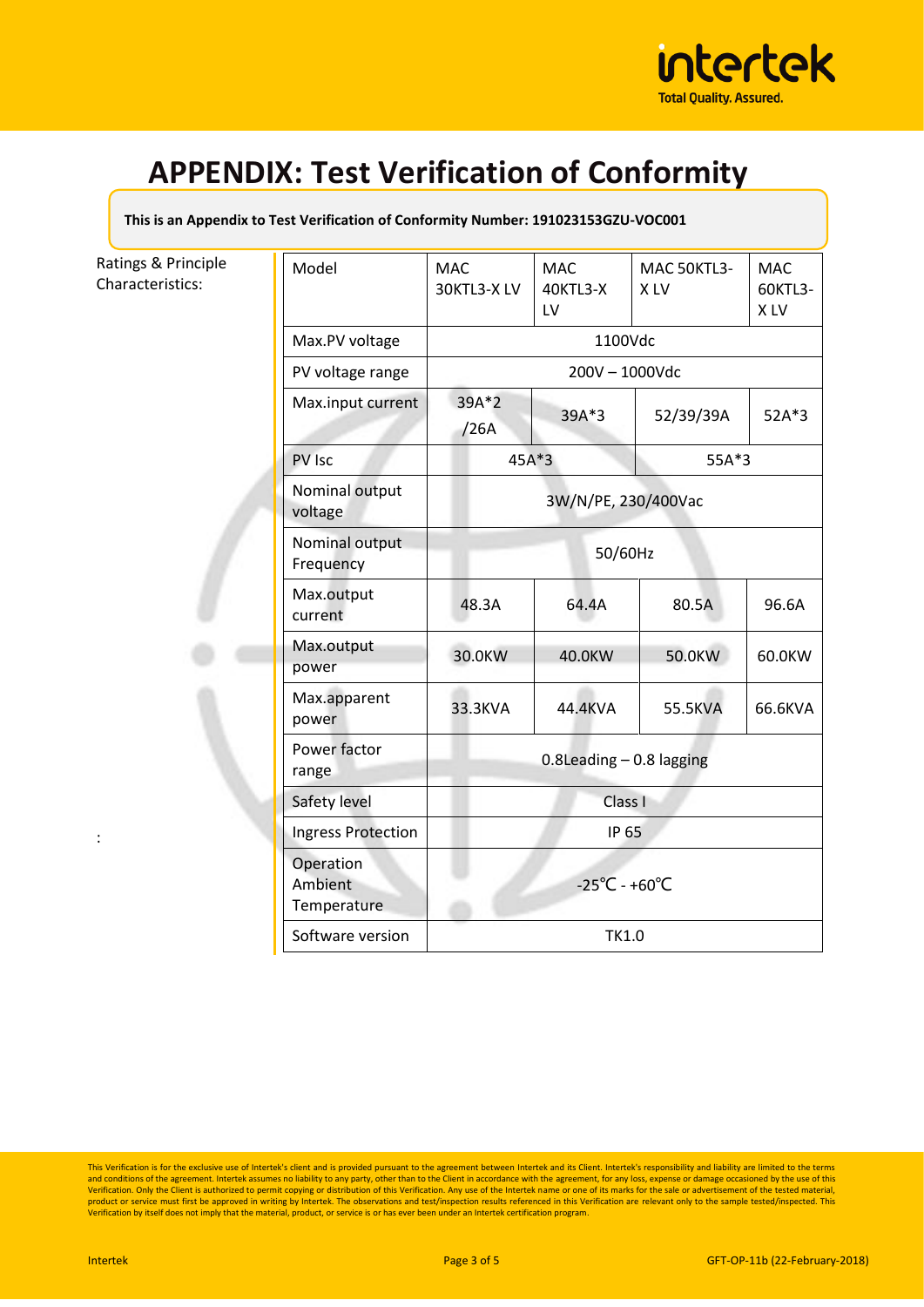

#### **This is an Appendix to Test Verification of Conformity Number: 191023153GZU-VOC001**

### Ratings & Principle Characteristics:

| Model                               | <b>MAC</b><br>15KTL3-XL                 | <b>MAC</b><br>20KTL3-XL | <b>MAC</b><br>22KTL3-<br>ΧL | <b>MAC</b><br>25KTL3-<br>XL |
|-------------------------------------|-----------------------------------------|-------------------------|-----------------------------|-----------------------------|
| Max.PV voltage                      | 1100Vdc                                 |                         |                             |                             |
| PV voltage range                    | 200V - 1000Vdc                          |                         |                             |                             |
| Max.input current                   | 52A*3<br>55A*3                          |                         |                             |                             |
| PV Isc                              |                                         |                         |                             |                             |
| Nominal output<br>voltage           | 3W/N/PE, 127/220Vac<br>50/60Hz          |                         |                             |                             |
| Nominal output<br>Frequency         |                                         |                         |                             |                             |
| Max.output<br>current               | 43.6A                                   | 58.3A                   | 64.0A                       | 73.0A                       |
| Max.output power                    | 15.0KW                                  | 20.0KW                  | 22.0KW                      | 25.0KW                      |
| Max.apparent<br>power               | 16.6KVA                                 | 22.2KVA                 | 24.4KVA                     | 27.8KVA                     |
| Power factor range                  | $0.8$ Leading $-0.8$ lagging<br>Class I |                         |                             |                             |
| Safety level                        |                                         |                         |                             |                             |
| <b>Ingress Protection</b>           | IP 65                                   |                         |                             |                             |
| Operation<br>Ambient<br>Temperature | $-25^{\circ}$ C - +60 $^{\circ}$ C      |                         |                             |                             |
| Software version                    |                                         | <b>TK1.0</b>            |                             |                             |

This Verification is for the exclusive use of Intertek's client and is provided pursuant to the agreement between Intertek and its Client. Intertek's responsibility and liability are limited to the terms<br>and conditions of product or service must first be approved in writing by Intertek. The observations and test/inspection results referenced in this Verification are relevant only to the sample tested/inspected. This<br>Verification by itself d